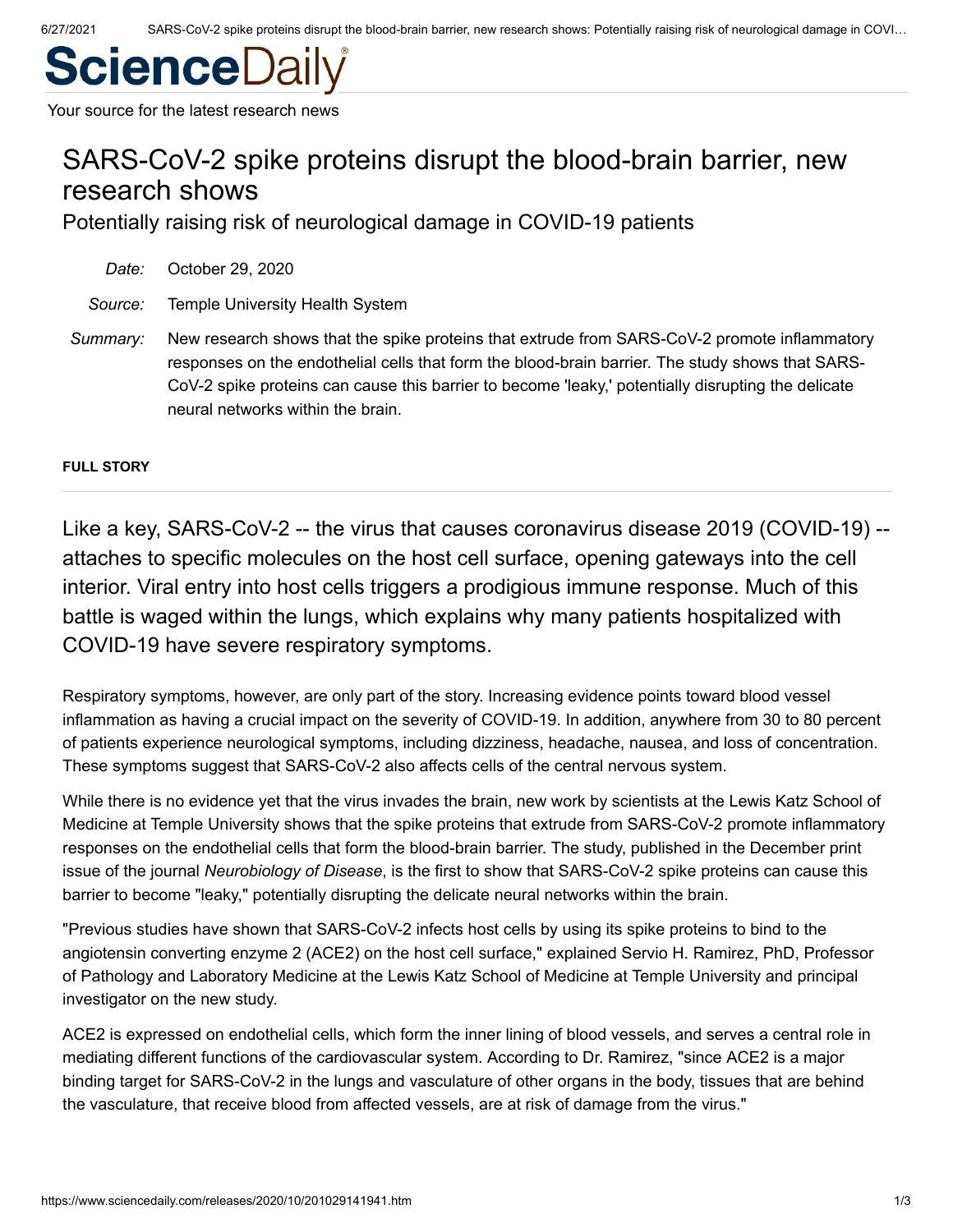It has been unclear, however, whether ACE2 is also present in the brain vasculature or whether its expression changes in health conditions that worsen COVID-19, such as high blood pressure (hypertension). To find out, the team began by examining postmortem human brain tissue for vascular ACE2 expression, using tissues from individuals without underlying health conditions and from individuals in whom hypertension and dementia had been established. Analyses showed that ACE2 is in fact expressed throughout blood vessels in the frontal cortex of the brain and is significantly increased in the brain vasculature of persons with a history of hypertension or dementia.

The researchers then investigated the effects of the SARS-CoV-2 spike protein on brain endothelial cells in cell culture models. Introduction of the spike protein, particularly a portion designated subunit 1, produced substantial changes in endothelial barrier function that led to declines in barrier integrity. The researchers also uncovered evidence that subunit 2 of the SARS-CoV-2 spike protein can directly impact blood-brain barrier function. "This is of importance because unlike subunit 1, subunit 2 of the spike protein doesn't bind to ACE2, meaning that a breach to the blood-brain barrier could occur in a manner that is independent of ACE2," explained postdoctoral fellow and first author on the new report Tetyana P. Buzhdygan, PhD.

Dr. Ramirez's team further investigated the effects of SARS-CoV-2 spike proteins on tissue-engineered microfluidic constructs designed to mimic a human brain capillary. "The tissue-engineered microfluidic models allow recapitulation of the 3D cyto-architecture and mechanical forces caused by fluid movement, which the vasculature is continuously exposed to," said Allison M. Andrews, PhD, Assistant Professor in the Department of Pathology & Laboratory Medicine at LKSOM and a co-author on the report. Experiments showed that binding of spike protein subunit 1 increased barrier permeability in the engineered vessel-like constructs.

"Our findings support the implication that SARS-CoV-2, or its shed spike proteins circulating in the blood stream, could cause destabilization of the blood-brain barrier in key brain regions," Dr. Ramirez said. "Altered function of this barrier, which normally keeps harmful agents out of the brain, greatly increases the possibility of neuroinvasion by this pathogen, offering an explanation for the neurological manifestations experienced by COVID-19 patients."

The long-lasting effects of altered blood-brain barrier function in the presence of SARS-CoV-2 are unknown. Moreover, as Dr. Buzhdygan explained, "the brain vasculature is extremely branched, so even a small amount of neuroinflammation can be very damaging." Based on the team's observations of ACE2 expression in the brain, this neurological damage could be extensive in COVID-19 patients with pre-existing health conditions in which the vasculature has already suffered some amount of injury.

It also remains unknown whether the virus can actually get inside neurons or glial cells that lie beyond the barrier. "The viral genome has not been found yet in the specific cell types of the brain," Dr. Ramirez noted. "The next steps in our work are to look for genomic viral copies in different parts of the brain using autopsy material from COVID-19 cases and to investigate the pathogen's ability to neuroinvade using different cell culture and tissueengineered constructs."

Other key collaborators on the project include Dr. Raghava Potula, Department of Pathology and Laboratory Medicine at LKSOM, and Dr. Peter A. Galie, Department of Biomedical Engineering, Rowan University, New Jersey.

MAKE A DIFFERENCE: SPONSORED OPPORTUNITY

## **Story Source:**

[Materials](https://www.templehealth.org/about/news/sars-cov-2-spike-proteins-disrupt-the-blood-brain-barrier-potentially-raising-risk-of-neurological-damage-in-covid-19-patients) provided by **[Temple University Health System](https://www.templehealth.org/)**. *Note: Content may be edited for style and length.*